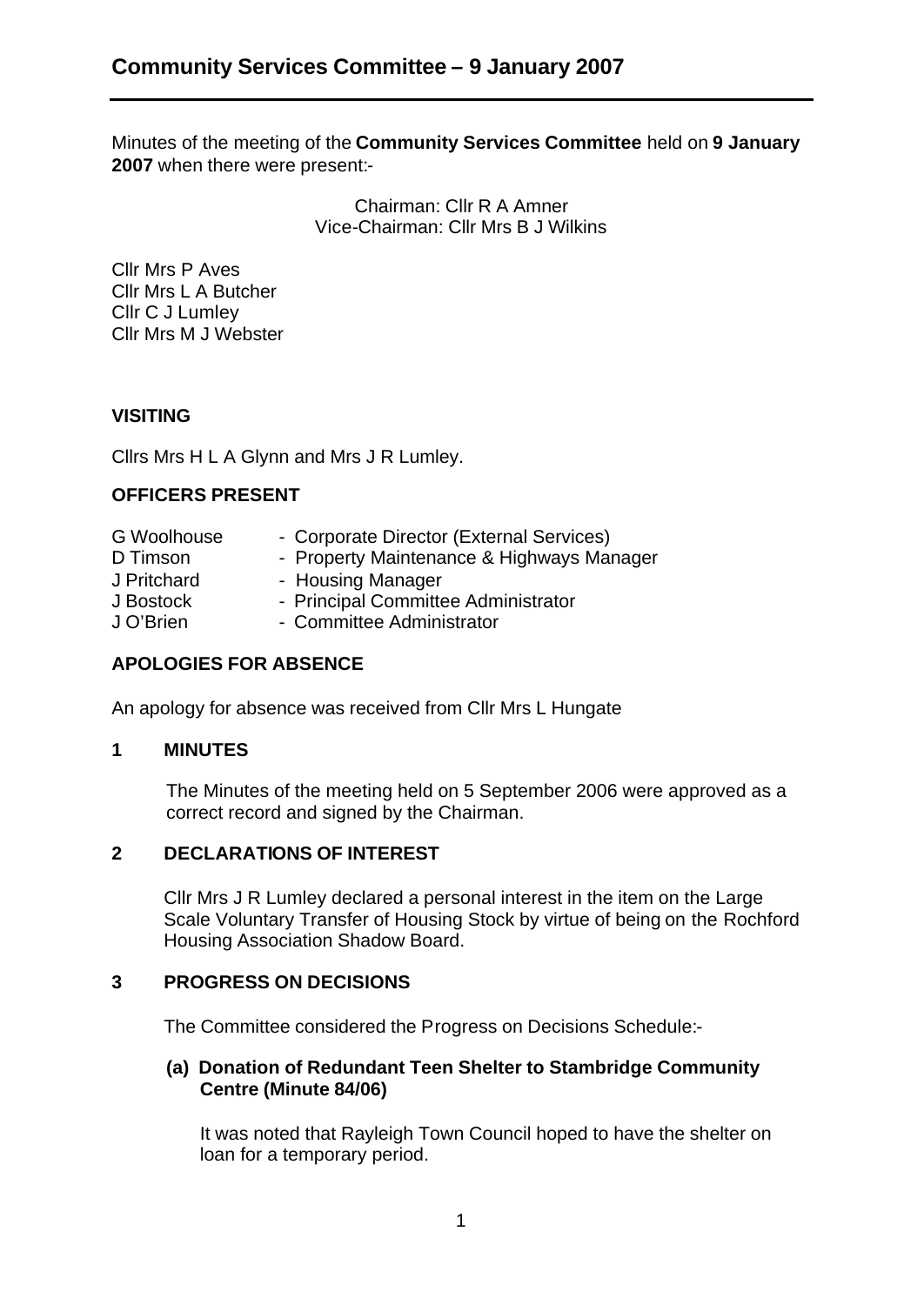Responding to questions, officers advised that:-

- The shelter is structurally sound, but in need of decoration.
- Hawkwell Parish Council should put in writing to the District any interest that they have in the shelter.

## **4 OPENING OF POOLES LANE PAVILION, HULLBRIDGE AS PUBLIC TOILETS**

The Committee considered the report of the Corporate Director (External Services) on the request from Hullbridge Parish Council to reopen the toilets in the pavilion, and furthermore to consider contributing towards the scheme to enable provision of a disabled toilet.

In presenting the report, officers advised that:-

- This is a busy location, especially in the Summer months, and so the opening of the public toilets would be a benefit for all users.
- In the last 4/5 years vandalism has not been an issue.
- Resources for the provision of a disabled toilet are not currently part of the 2006/07 budget, but could potentially be funded from this source.
- A Member referred to the leisure potential that may be associated with the waterfront at Hullbridge.

#### **Resolved**

- (1) That the request from Hullbridge Parish Council to reopen the toilets in the Pooles Lane Pavilion, with the refurbishment, maintenance, cleaning and any potential criminal damage costs being met in full by Hullbridge Parish Council, be agreed.
- (2) That £2500 be contributed towards the scheme to enable provision of a disabled toilet in the Pavilion, either from savings in the maintenance budgets in 2006/07 or by a bid for the 2007/08 planned works budget. (CD(ES)).

# **5 LARGE SCALE VOLUNTARY TRANSFER OF HOUSING STOCK**

The Committee considered the report of the Corporate Director (External Services) on the result of the ballot of the Council's tenants on the proposal to transfer their homes to Rochford Housing Association, and to establish the Rochford Housing Transfer Members Panel.

Members concurred with the observation of the Chairman that the result of the ballot was a pleasing, positive outcome for the Council and thanks were